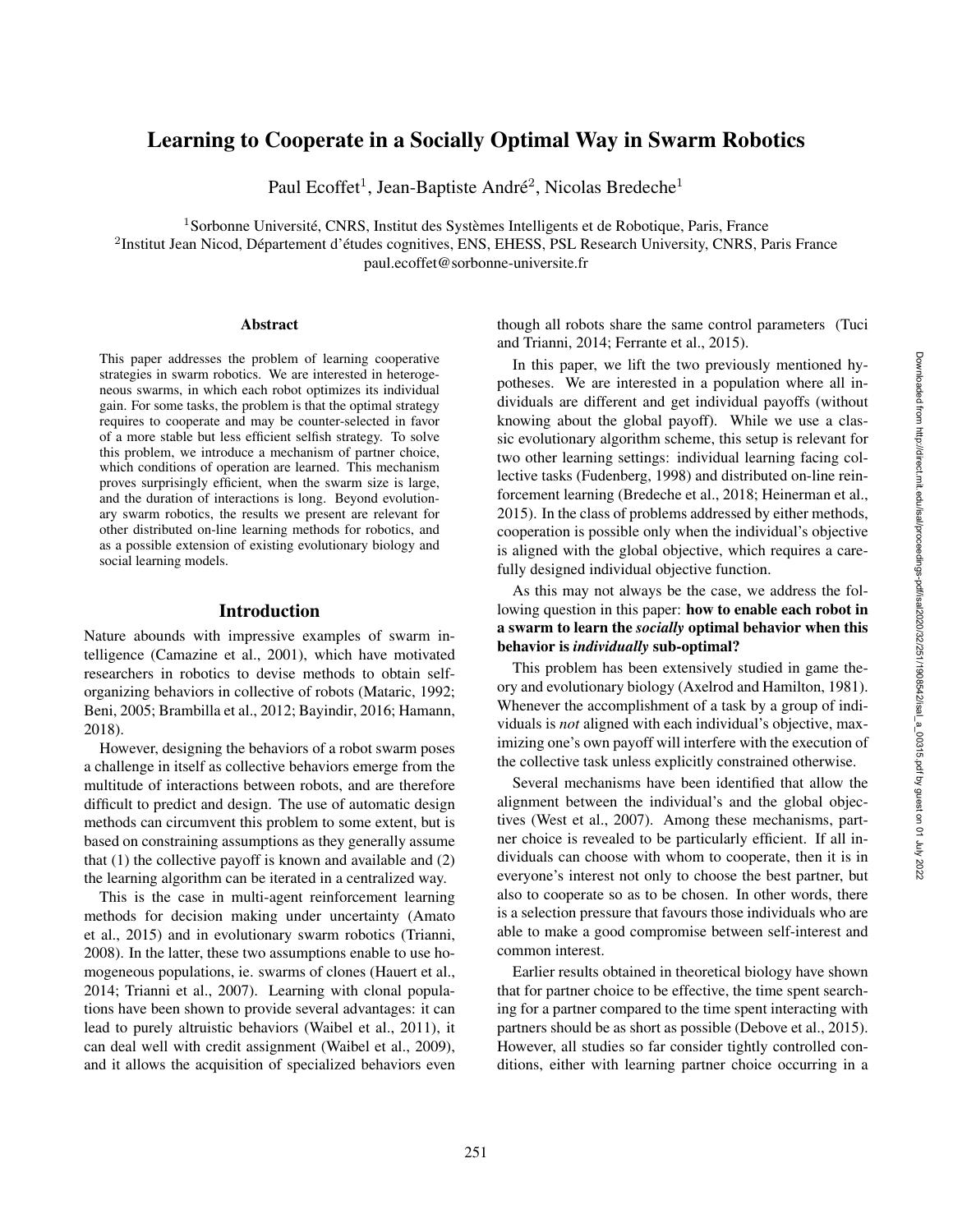well-mixed population (McNamara et al., 2008) or with the agents moving in a discrete grid world but without learning (Aktipis, 2011).

We propose an implementation of the mechanism of partner choice for evolutionary swarm robotics, the use of which is learned by the robots depending on the interactions between robots and the task to be performed. We also propose a study of the necessary conditions for partner choice to enable the learning of a socially optimal cooperative strategy when such a strategy is not naturally stable (i.e. not a Nash Equilibrium). In agreement with theoretical results from evolutionary biology, we show that the use of partner choice in a robot swarm can shift the Nash Equilibrium from using a sub-optimal defective strategy to using a cooperative strategy. However, we also show that severe constraints over the number of encounters and the duration of interactions are key order parameters to enable the learning of socially optimal cooperative strategies.

#### Methods

#### Environment

We define a collective foraging task where  $N$  robots move and consume resources in a circular arena (see Fig. 1). The environment in which the robots move is continuous. The robots are subject to a simple kinematic model, and can control their translation speed and angular speed. Resources are small objects spread randomly throughout the arena, and can be consumed *only* if two robots are into contact with the resource at the same moment. Once a resource is consumed, it disappears and a new resource appears at a random location in the environment to ensure that the density of resources in the environment remains constant over time.

In order to consume a resource, both robots in a pair must invest some amount of energy, which is learned and may differ from one robot to another (see Section Learning). Each robot receives a payoff based on its own investment and that of its partner, for each resource harvested. This means that each robot has to make a compromise between the effort made to harvest the resource and the expected payoff.

We define the experimental setup so that a robot may either cheat (minimizing its own investment while maximizing its gain) or cooperate (maximizing the gain of the pair). This is achieved by defining a payoff function such that the Nash Equilibrium corresponds to a selfish behavior, while the social optimum where robots cooperate is not stable (see Section Payoff function).

## Payoff function

When two robots interact with each other, they earn a gain determined by the investment of the two agents. The gain of an agent  $a_i$  investing  $x_i$  with its partner  $a_j$  investing  $x_j$  is determined by the function  $P(x_i, x_j)$  described in the equation 4.



Figure 1: The environment is a circle arena. Blue dots are robots. Green dots are resources. Robots can see the resources, and when two robots are close enough (light grey area), they may interact together to forage the resource. The Roborobo simulator is used (Bredeche et al., 2013).

$$
PG(x_i, x_j) = \frac{a}{2}(x_i + x_j)
$$
 (1)

$$
PD(x_j) = \frac{b}{2}(x_j)
$$
 (2)

$$
C(x_i) = \frac{1}{2}x_i^2\tag{3}
$$

$$
P(x_i, x_j) = PG(x_i, x_j) + PD(x_j) - C(x_i)
$$
 (4)

This function is a mixture of a public good  $(PG, \text{mod}u)$ lated by  $a)$  and a prisoner's dilemma ( $PD$ , modulated by  $b)$ ) and a quadratic cost C. For  $a_i$  to maximize its individual gain  $(P(x_i, x_j))$ , the optimal investment is  $x_d = \frac{a}{2}$ , which corresponds to the defective behavior. For the group to maximize their total gain, both agents must invest  $\hat{x} = a + \frac{b}{2}$ , which corresponds to the cooperative behavior. By using a combination of two classical social dilemma games, we ensure that (i) the optimal selfish individual investment  $x_d$  is greater than zero (which remove possible boundary effects) and (ii) there is a clear-cut difference between cooperative and selfish strategies.

Figure 2 plots the payoff function with different partner's investment values. The maximum payoff for the focal robot is always obtained for  $x_d = \frac{a}{2}$ , notwithstanding the contribution of the partner. However, if both agents play the same strategy, the maximum payoff for the group is found at  $\hat{x} = a + \frac{b}{2}$ . We define  $x_d$  as the contribution corresponding to a defective strategy, and  $\hat{x}$  as corresponding to a cooperative strategy.

In the following, we fixed  $a$  and  $b$  so that the focal robot will have to invest a value of  $\hat{x} = 6.5$  in order to hope to obtain the best possible collective gain, but this gain will only be obtained if her partner consents to the same effort (cf. green curve). However, in the presence of a cooperative partner, it is more interesting for the focal robot to cheat by investing less. In this case, the optimal investment value of our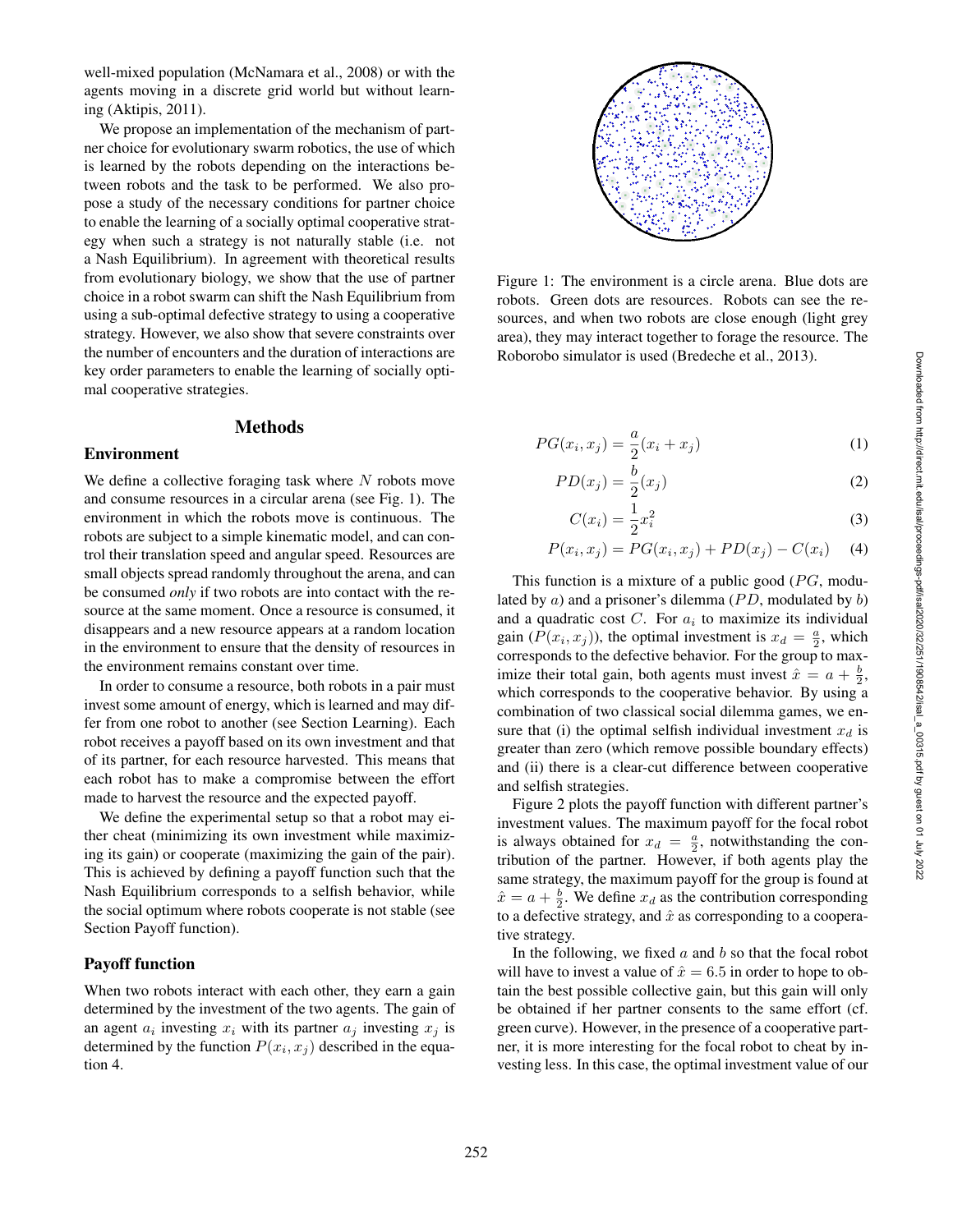cheating robot is  $x_d = 2.5$  (cf. orange curve). Nevertheless, in this case, the partner has no interest in cooperating, and both of our cheaters will eventually get a sub-optimal gain (cf. blue curve). Therefore, the latter situation arises that the only possible Nash Equilibrium is sub-optimal: robots could both get more *and* a robot cannot deviate from this strategy without a loss.

For clarity, we use the following terms in the rest of the paper: a robot investing  $x_d = 2.5$  will be said to play a *defective strategy*. A robot investing  $\hat{x} = 6.5$  will be said to play the *"optimal cooperative strategy"*. Any robot playing  $x > 2.5$  will be said to play a *cooperative strategy*, even if it is not the optimal one.



Figure 2: Payoff function with different partner's investment value. The individually optimal investment is  $x_d = \frac{a}{2}$ whatever the constant value the partner invests, which corresponds to a defective strategy. If both robots invest the same value, then the socially optimal investment is  $\hat{x} = a + \frac{b}{2}$ , which corresponds to a cooperative strategy behavior.

## Partner Choice

We give our robots the ability to perform partner choice as a cooperative mechanism to solve the social dilemma we just described. Partner choice makes it possible to escape the sub-optimal selfish behavior of partners by enforcing individuals to act as "good" partners, rather than just optimizing their own self interest. This is made possible by setting up a game during which potential partners announce their respective investment in advance, allowing everyone to decide whether or not to continue the cooperation. As a result, it can supposedly lead to shifting the Nash Equilibrium to the socially optimal strategy (ie. both partners must cooperate).

Partner choice has been studied in theoretical biology. (Debove et al., 2015) explored learning partner choice in repeated ultimatum games with both field studies with humans and numerical simulations. They showed that the efficiency of partner choice depends on the meeting probability of an agent  $(\beta)$  and the **split probability** of an interaction  $(\tau)$ . Both  $\beta$  and  $\tau$  are expressed from the viewpoint of a focal agent. The meeting probability  $\beta$  determines how fast an

agent will find a potential partner (whether it then chooses to interact or not). If the pair interacts, the split probability  $\tau$  is used to determine when the interaction ends (smaller  $\tau$ means longer interactions).

If the meeting probability is large compared to the split probability, i.e.  $\beta/\tau$  is large, then partner choice is a viable strategy and can emerge. Indeed, for partner choice to be effective, when an agent refuses to interact with a partner, it must do so because its expectation of gain in finding a better partner outweighs the gain missed by rejecting the interaction with the wrong partner and the implied cost paid by looking for a new partner. Thus, if search time is short (ie. larger  $\beta$ ) compared to interaction time (ie. smaller  $\tau$ ), it is profitable to spend more time searching for a good partner than interacting with more uncooperative partners.

The  $\beta$  parameter is determined by the ability of the robots to meet on a resource and varies as the robots evolve, but also depending on the density of robots in the arena, and especially the robots that are also seeking for a partner. Both  $\beta$ and  $\tau$  are fixed in theoretical models. This is not the case in our robotic model, as the meeting probability  $\beta$  is indirectly controlled by how experimental conditions are set (in particular the number of robots and the size of the arena) *and* by how the robots move, which is learned.

#### Robotic Behaviors

We consider a swarm of heterogeneous robots, meaning that robots may act differently when facing a similar situation depending on their personal learning experience.

Each robot alternates between two behaviors. Firstly, a foraging behavior, which is learned. It is in charge of both exploration and partner choice. It will be described in Sections Controller and Representation and Learning; Secondly, a wandering behavior, which is hard-coded, that simply moves the robot forward while avoiding obstacles of any kind (walls, resources and other robots alike). This behavior is used *for some time* after a resource has been successfully harvested (see details below).

Partner choice is implemented such that when two robots meet on a resource, each robot executes the following algorithm:

- 1. The robot announces to its potential partner the effort it is willing to make to capture the resource. This is when the robot can choose to cooperate (to maximize the overall gain) or cheat (to maximize its own gain at the expense of its partner);
- 2. Based on the effort announced by its potential partner, the robot decides whether to pursue the interaction further;
- 3. If (and only if) both robots agree to continue the interaction, the resource is harvested and each robot's payoff is computed accordingly. The robot's payoff then depends on both its own investment and the overall investment. As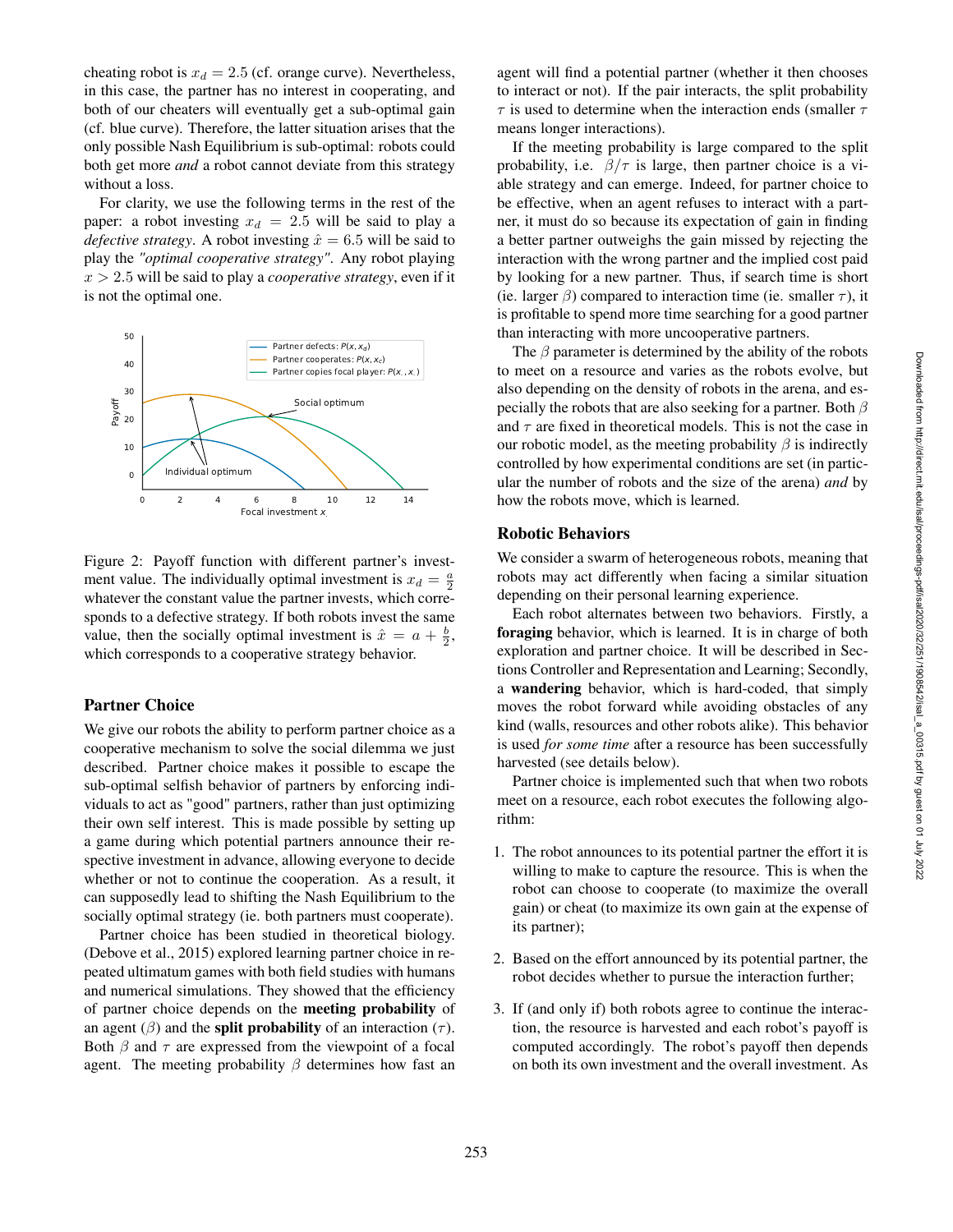Whether the interaction is successful or not, the resource disappears and is relocated elsewhere. In case of a successful interaction, both robots switch to the *ad hoc* wandering behavior for a certain period of time which depends on the split probability  $\tau$  (cf. Section Partner Choice), before returning to its nominal (learned) behavior. The larger the  $\tau$ value, the faster the robot should start to search for a new resource.

While wandering, the robot no longer participates in the cooperative game as it only avoids obstacles (for example, this corresponds to time taken to process the resource (e.g.: digesting or retrieving the resource). At each time step, each wandering robot has a probability of  $\tau$  to switch back to the foraging behavior. The wandering behavior is used to simulate the expected duration of an interaction, which value is thus  $1/\tau$ .  $\tau$  is fixed for a given experiment, and the influence of several particular values will be explored in Section Results. In the particular case where  $\tau = 0$  (ie. interaction time is infinite), then robots that both accepted to interact will be wandering around until the end of the current generation.

## Controller and Representation

The robots' control architecture is decomposed, for each robot, into three parts: (1) The investment value represents what the robot is willing to pay to cooperate. It is defined in  $x \in [0, 10]$ ; (2) Control parameters for the **partner choice** module. It is used when a robot pairs with another to harvest a resource, to decide whether to accept interaction or not depending on each partner's investment values; (3) Control parameters for the movement module. It is used to move the robot around (e.g. avoid obstacles, finding a resource, finding a partner).

Both modules are artificial discrete neural networks, using a tanh activation function. The details of the inputs of each network are given in Table 1. Both networks takes an additional bias value of 1.0 as input. The bias neuron projects on the hidden and output neurons.

The partner choice module is active only when a robot pairs with another on a resource. It takes three input values: the robot's investment value, that of its partner, and a bias neuron. The hidden layer is composed of 3 neurons, and the network produces a single output value  $(a \in ]-1,1[$ ), which determines if cooperation is accepted  $(a > 0)$  or not  $(a \leq 0)$ . The hidden layer is composed of three neurons.

The movement module takes  $8 * 4$  sensory input neurons and a bias neuron as input. These are projected on one hidden layer with 10 neurons. Then, two output neurons are defined in  $(-1, 1)$ , and scaled to determine the proper translation and rotation speeds. The 8 ∗ 4 sensory inputs are provided by 8 sensors, placed uniformly around the robots. Each sensor gives four elements of information: (a) distance

| Input                   | Value                       |  |
|-------------------------|-----------------------------|--|
| <b>Movement module</b>  |                             |  |
| Per sensor $(\times 8)$ |                             |  |
| Distance to Robot       | $[0, 1)$ if in range else 1 |  |
| Distance to Wall        | $[0, 1)$ if in range else 1 |  |
| Distance to Resource    | $[0, 1)$ if in range else 1 |  |
| Partner on the Resource | $0 \text{ or } 1$           |  |
| Partner choice module   |                             |  |
| Partner's investment    | [0, 10)                     |  |
| Robot's own investment  |                             |  |

Table 1: Neural Networks inputs

to nearby robot (if any), (b) distance to wall (if any), (c) distance to resource (if any) and (d) if a resource is detected, presence of another robot on the resource  $(= 1)$  or not  $(= 0)$ .

#### Learning

Learning is performed for all individuals, using an evolutionary algorithms as a direct policy search method (Doncieux et al., 2015). Neural weights and investment value are optimized according to an objective function that rewards the ability to forage resources. Each robot is described by its own unique genome containing 369 values, decomposed as follow: (1) the neural weights of for the movement module, i.e. 352 real values, with each value initialized in the range  $[-1, 1)$  and bounded in  $[-10, 10]$  throughout learning; (2) the neural weights for the partner choice module, i.e. 16 real values, initialized and bounded similarly; (3) the investment value  $g_x$ , a real value defined in [0, 1]. At run time, the investment level x of the robot is set to  $x = 10 \times g_x$ .

The fitness function for each robot used is formalized in Eq. 5.

$$
F_i = \sum_{j=0}^{n} P(x_i, x_j)
$$
\n<sup>(5)</sup>

The fitness value  $F_i$  for a given robot i is computed as the sum of its payoffs  $P(x_i, x_j)$  obtained during evaluation, with  $x_i$  the robot's investment value (which remains constant through evaluation), and  $x_j$  the investment of its partner at interaction  $j^{th}$ .

Fitness proportionate selection, which can maintain diversity in collective evolutionary robotics setups, is used to build a new population. Mutation is applied to the genome of the selected individuals. Each gene  $g_k$  of a robot has a probability  $\mu = 0.01$  to mutate. If the gene is selected for mutation, then it has a probability of 0 . 1 to mutate according to a uniform distribution  $\mathcal{U}([-10, 10))$  and a probability of 0.9 to mutate according to a normal distribution  $\mathcal{N}(g_i, \sigma)$ with  $\sigma = \sigma_w = 0.1$  for the weight genes and  $\sigma = \sigma_x = 0.1$ for the investment gene. The new generation then performs the task and the process is repeated for  $G = 200$  generations (see Table 2 for a list of all the parameters).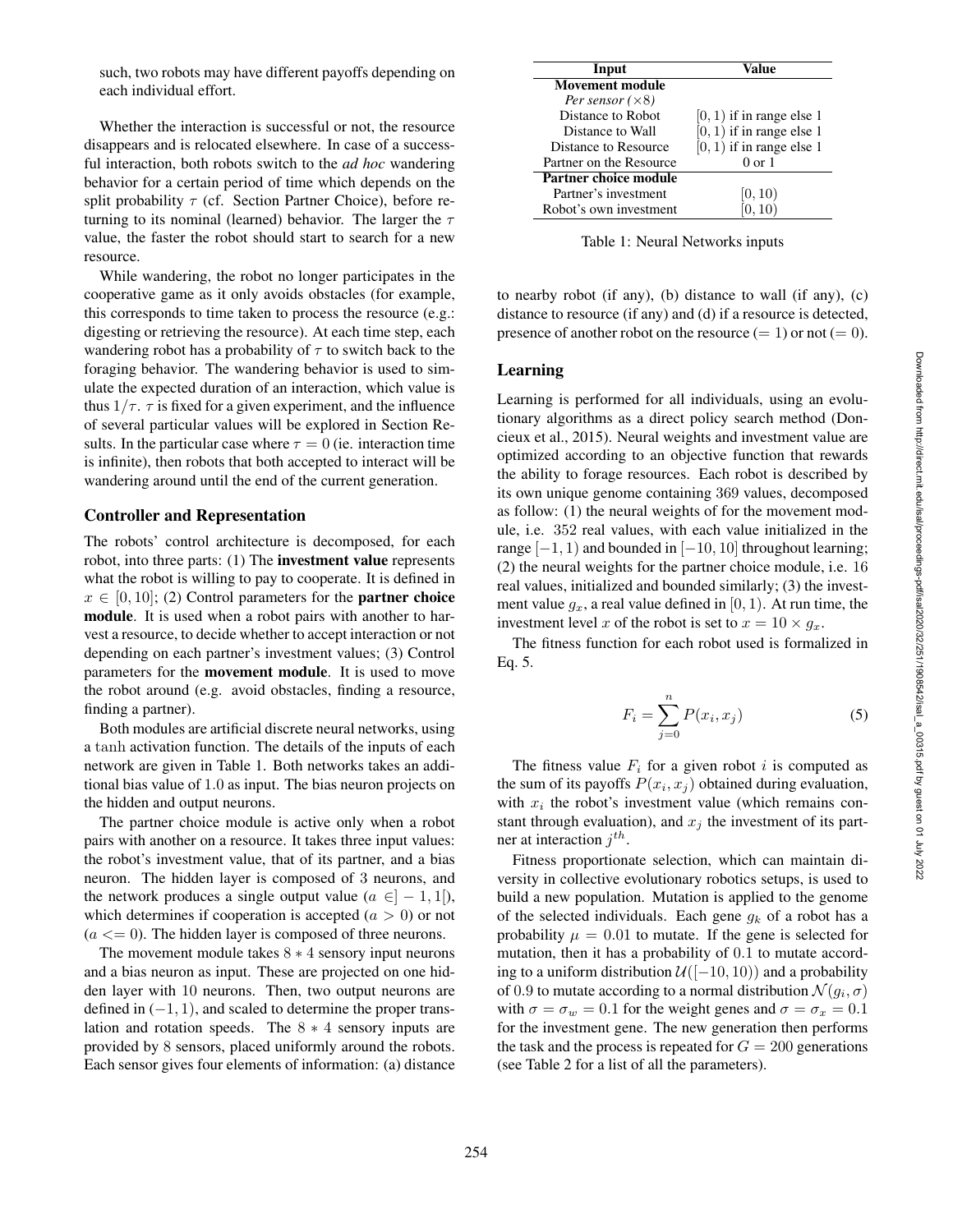| Param                             | <b>Description</b>                   | Value           |
|-----------------------------------|--------------------------------------|-----------------|
| Payoff                            |                                      |                 |
| $\alpha$                          | Public good weight                   | 5               |
| h                                 | Prisoner's dilemma weight            | 3               |
| Environment                       |                                      |                 |
| T                                 | Number of iterations per generation  | 100 000         |
| G                                 | Number of generations per run        | 200             |
|                                   | Arena diameter                       | 400px           |
|                                   | Robot size                           | 4px             |
|                                   | Robot sensor range                   | 96px            |
|                                   | Robot max speed                      | 2px/iteration   |
| $\omega$                          | Number of ressources                 | 30              |
|                                   | Ressource radius                     | 3px             |
|                                   | Ressource footprint radius           | $10 \text{ px}$ |
| $\tau$                            | End of interaction probability       |                 |
| <b>Evolution hyper-parameters</b> |                                      |                 |
| $\mu$                             | mutation probability                 | 0.01            |
| $\sigma_w$                        | mutation strength of weight genes    | 0.1             |
| $\sigma_r$                        | mutation strength of investment gene | 0.1             |

Table 2: Experimental parameters

## Results

#### Experimental setup

The environment is a circular arena with a diameter of 400px. The robots are  $4px^1$  diameter disks. The robots have 8 equally distributed sensors with a range of 96px giving them information about their surroundings, such as the presence of other robots, of a resource or of a wall. The robots move through the environment at a maximum translation speed of 2px/iteration and a rotational speed of 30°/iteration. N robots are spread randomly in the environment and 30 resources are randomly scattered throughout the arena. Each generation lasts  $T = 100000$  iterations. The environment is represented in Figure 1.

The results presented below are obtained by observing of the final generation (i.e.:  $200^{th}$  generation). We ran 24 simulations per condition in all experiments. The code used to generate all results is freely available<sup>2</sup>.

In this Section, we explore whether cooperation can easily be learned, or not. Our hypothesis is that while partner choice should enable cooperative behaviors that is socially optimal, such cooperative behavior may be hindered by other factors such as the number of opportunities to meet other robots.

In the following, the influence of several factors are explored that may facilitate (or not) the emergence of partner choice and cooperation behaviors:

• the effect of population size (Section Learning Cooperation and Population Size). Hypothesis: a robot does not have time to search for a "good" partner if the population is small, as all pairing will be quickly made;

• the effect of the duration of interactions by changing the split probability τ (Section Learning Cooperation and Interaction Length). Hypothesis: exploration will be favored when interactions are long as there is a strong cost to cooperate with a "bad" partner.

Section Learning Cooperation and Population Size also presents the main control experiment, i.e. removing entirely partner choice, to demonstrate that partner choice is indeed mandatory to attain efficient cooperative foraging under the right experimental conditions.

In addition, three control experiments are described that explore the sensibility of results with respect to our particular experimental settings:

Section Effect of Mutation Strength (Control) explores the impact of both weaker and stronger mutation strengths applied on the investment gene  $\sigma_x$ . In particular, a weaker mutation may hinder the possibility to innovate towards better cooperators. We show that this is not the case: results are robust w.r.t. mutation.

Section Population Size vs Generations (Control) explores the influence of the parameters chosen for the evolutionary algorithm. Given a constant evaluation budget, a different balance between the number of generations (which is fixed to 200) and the population size may have an impact. For setups that use a small population, it is possible that better results may be obtained by using more generations. To evaluate this, we adjust the setup with the smallest population to an evaluation budget that matches that of the setup with the larger population, by augmenting the number of generations. We show that the evolutionary algorithm is robust w.r.t. the parameters used.

Section Wandering and Relocation (Control) focuses on the possible bias due to the particular implementation of the *ad hoc* wandering behavior. The wandering behavior acts as a diffusion process for the robots, but it is clear that diffusion is neither anisotropic nor provides uniform relocation due to the multiple collisions that can occur with obstacles in the arena. We show that using an unrealistic "teleportation" behavior instead, which ensures pure uniform relocation, actually does *not* change the results obtained before, thus confirming that our particular implementation of the wandering behavior does *not* bias the outcome.

## Learning Cooperation and Population Size

To test how partner choice enables the emergence of cooperative behavior, we set  $\tau = 0$  and the evaluation duration to  $T = 100000$ . This supposedly corresponds to a favorable setup as robots will benefit from a long search time and a very engaging commitment (i.e. only one pairing is possible) if they accept to interact. Figure 3 provides the results for different population sizes, from 50 to 1000 robots.

At  $N = 50$ , robots plays the defective strategy. With 50 robots in the arena, the robots are unable to meet and

<sup>&</sup>lt;sup>1</sup>px is short for pixels, the basic unit length used in the simulator <sup>2</sup>http://pages.isir.upmc.fr/~bredeche/ Experiments/ALIFE2020\_coopPC\_code.zip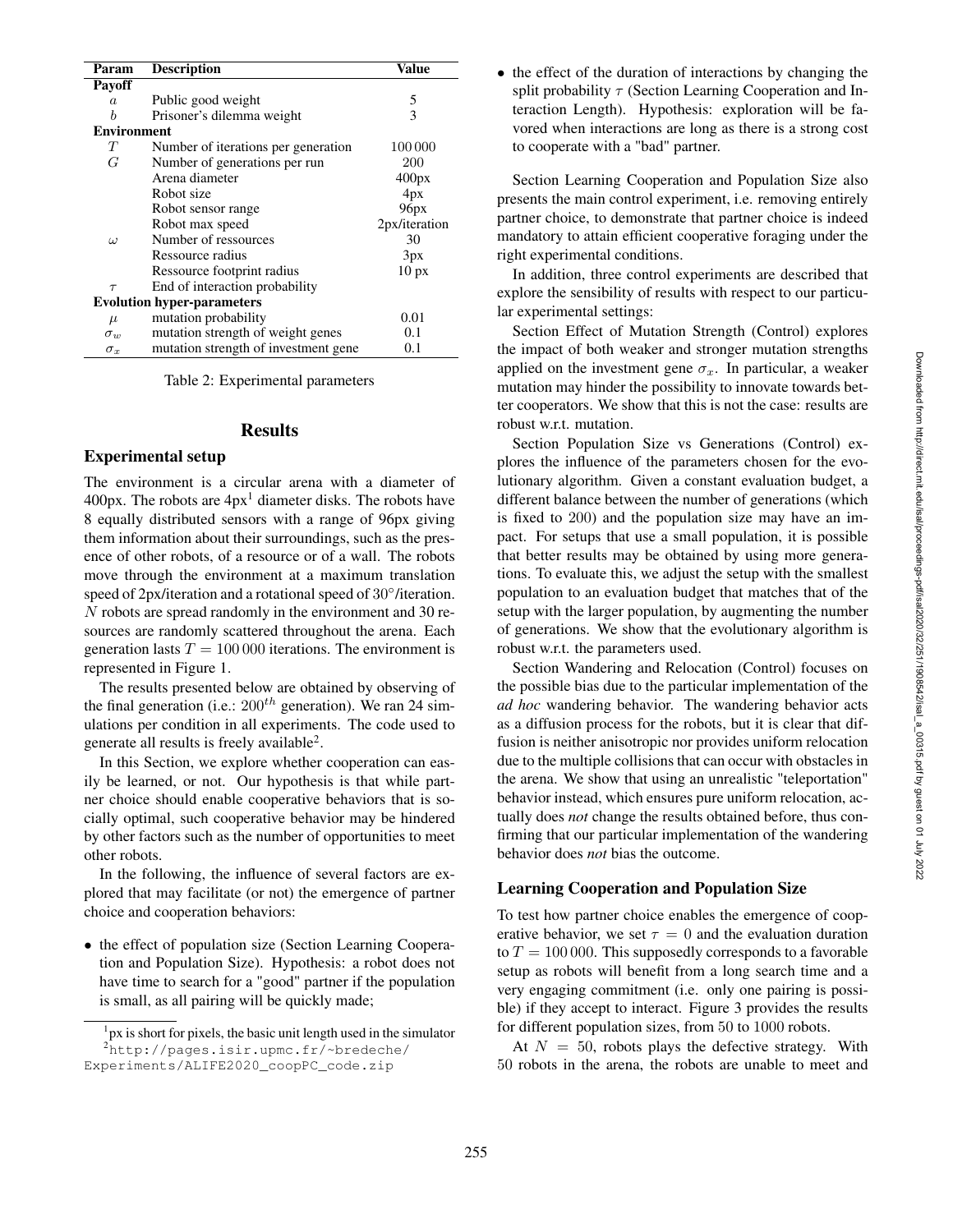sample enough partners to be selective before the end of the generation. Moreover, the robots are racing to find a partner quickly. Indeed, with  $\tau = 0$ , the more the task advances in time, the fewer robots are available in the arena and thus the more  $\beta$  decreases throughout the evaluation.

On the other hand, robots evolve a cooperative behavior for N sufficiently large as larger population also implies a higher probability of encounters  $\beta$ . With a population of  $N = 1000$ , the average investment level is close to the social optimum.



Figure 3: Evolution of cooperation with partner choice for a split probability  $\tau = 0$  and mutation strength for the investment gene  $\sigma_x = 0.1$ . For each setup, 24 independent runs are performed (less is shown due to overlaps). Results are compiled from 168 runs obtained from 7 different experimental setups. For each setup, learning is performed for 200 generations with a given population size (x-axis). The values for population size are: 50, 100, 200, 300, 500, 750, 1000. In addition, the blue line shows the average values for each setup with a confidence interval  $CI_{0.95}$ .

To validate the importance of partner choice in the evolution of a cooperative behavior, we build a control experiments where we deactivate the robots' ability to know their partner's investment in order to accept or not accept an interaction. In this condition, whatever the number of robots in the environment, the average investment level always converge to  $x_d$ , that is a defective behavior (see Fig. 4). In this situation, robots have no way to be selective and cannot choose a cooperative robot over a non-cooperative one. Thus, cooperative robots are not preferentially selected as partners and there is no incentive to invest more than the individual optimum.

# Learning Cooperation and Interaction Length

Figure 5 shows how the value of the split probability  $\tau$  affects learning cooperation. When the split probability  $\tau$  is null or low ( $\tau < 10^{-3}$ ), the robots invest in a collectively optimal way and adopt a cooperative strategy. The robots plays systematically a defective strategy when  $\tau \geq 10^{-3}$ .



Figure 4: Evolution of cooperation *without partner choice* for a split probability  $\tau = 0$  and mutation strength for the investment gene  $\sigma_x = 0.1$ . Technical details are identical to those of Fig. 3 (see caption).

Thus, decreasing the split probability (ie. increasing the interaction time) has a positive effect on the acquisition of a cooperative strategy by partner choice, in accordance with previous theoretical results.



Figure 5: Evolution of cooperation with partner choice for a population size of 1000 robots and a mutation strength for the investment gene  $\sigma_x = 0.1$ . For each setup, 24 independent runs are performed. Results are compiled from 144 runs obtained from 6 different experimental setups. For each setup, learning is performed for 200 generations with a given split probability  $\tau$  (x-axis). The values for  $\tau$  are: 0,  $10^{-5}$ ,  $5 \times 10^{-5}$ ,  $10^{-4}$ ,  $10^{-3}$ ,  $10^{-2}$ . In addition, the blue line shows the average values for each setup with its 95% confidence interval.

# Effect of Mutation Strength (Control)

Previous results in theoretical biology have shown the importance of variability in the level of investment in the population (McNamara et al., 2008). In a population with increased phenotypic diversity, each individual can select part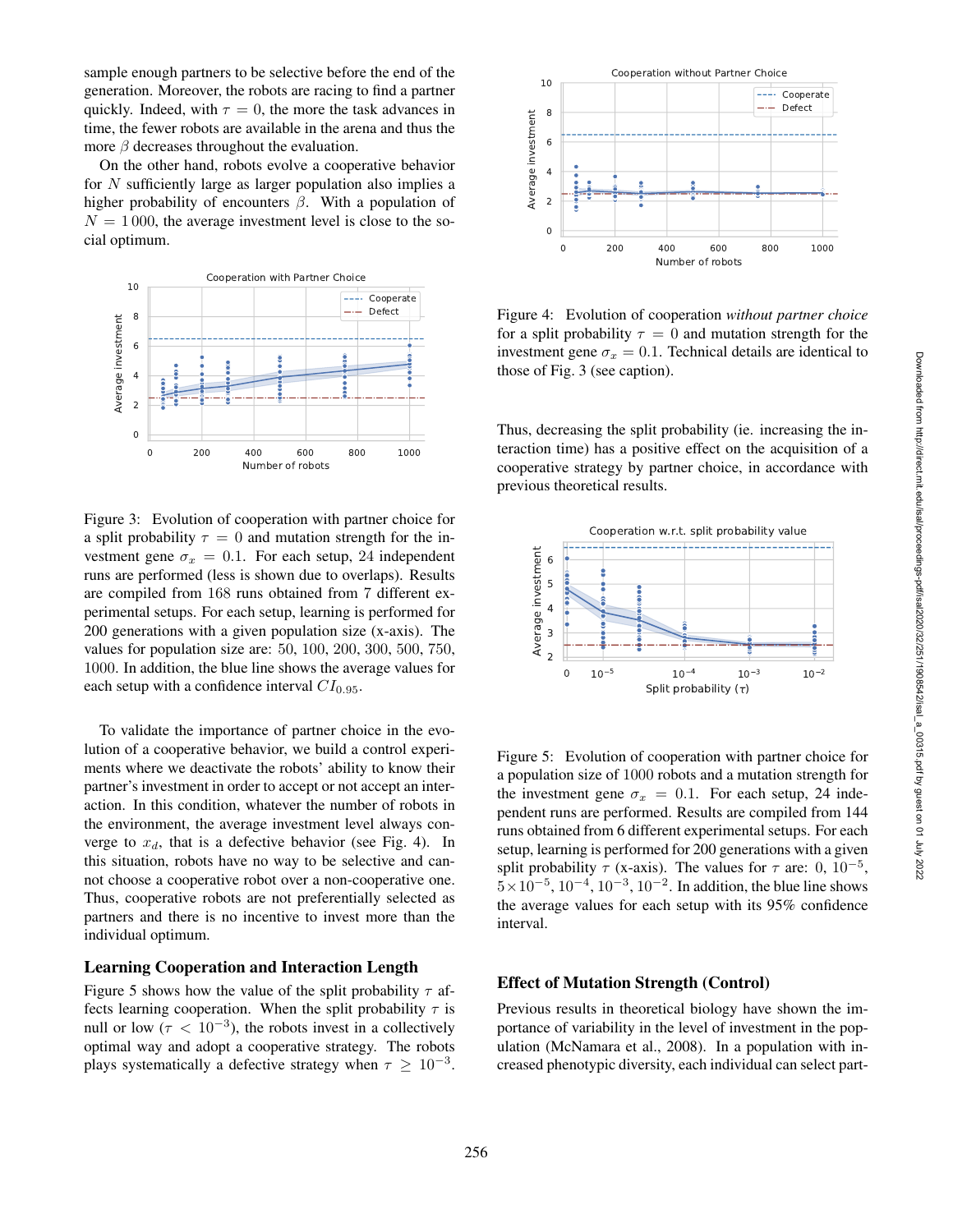ners from a pool of individuals with different strategies. Cooperators may then be chosen over non-cooperators, just because they are available. As a consequence, this can bootstrap the emergence of cooperative strategies.

We test the influence of phenotypic variability (which, in our case, is directly linked to the investment value  $g_x$ ), induced by smaller or larger mutation rates. To do so, we modify the strength  $\sigma_x$  of the Gaussian mutation on the gene encoding the robot investment level.

Figure 6 shows that differences are minor in the average investment level between the different simulations when using larger and smaller mutation strengths (to be compared with the original results in Fig.3). However, there is less variability between simulations when the mutation level is high ( $\sigma_x \geq 0.1$ ), which can be explained by a more rapid convergence towards the optimal investment level.

The fact that the variability of investment in the environment plays very little role in our task may be due to the presence of individuals with various levels of investment in the initial population. The ability to be selective in the choice of partner may therefore emerge before the population is completely homogeneous and thus generating phenotypic variability becomes an unnecessary feature.





Figure 6: Evolution of cooperation with partner choice for a split probability  $\tau = 0$  and mutation strength for the investment gene of  $\sigma_x = 0.0001$  (top) and  $\sigma_x = 0.3$  (bottom). Technical details are identical to those of Fig. 3 (see caption), which showed results for  $\sigma_x = 0.1$ .

# Population Size vs Generations (Control)

The difference in population sizes between low (50 robots) and large (1000 robots) populations could be explained by the smaller evaluation budget used with small populations. Indeed, given the number of generations is constant  $(G =$ 200), the number of evaluations when considering a population of 50 robots is  $50 \times 200 = 10000$ , while a population with 1000 robots gets  $1000 \times 200 = 200000$  evaluations. This difference in the number of evaluations could explain why cooperative behavior has evolved in the conditions where  $N$  is large and not in those where  $N$  is small.

We test the impact of the number of evaluations by running a new control condition of 24 simulations with  $G =$ 4000 for a population of  $N = 50$  robots, offering 200000 evaluations. Fig. 7 shows the difference between this new setup ( $N = 50, G = 4000$ ) and both the previous setup with a similar population size but fewer generations  $(N =$  $50, G = 200$  and the previous setups with similar number of evaluations but a larger population ( $N = 1000, G =$ 200).

The difference between the  $(N = 50, G = 200)$  setup and the ( $N = 50, G = 4000$ ) setup turns out to be marginal, while the difference with the  $(N = 1000, G = 200)$  setup using larger population remains largely significant. We conclude that adding more generations does not improve the level of cooperation achieved for conditions with a small population. These results confirm that smaller meeting probability  $\beta$  is responsible for blocking the emergence of cooperative behavior under these conditions.

#### Wandering and Relocation (Control)

In order to account for a possible bias due to the *ad hoc* wandering behavior used, an unrealistic "off-grid" behavior is introduced in place of the wandering behavior. The off-grid behavior is a mechanism that simply removes a robot from the environment after a successful interaction, and relocates it at a random position after some time depending on the split probability  $\tau$ . It is actually closer to the abstract process used in numerical simulation in evolutionary biology models on partner choice, where space is ignored (Debove et al., 2015).

Figure 8 shows results obtained with the off-grid behavior for various values of split probability  $\tau$  (instead of the wandering behavior, as used for results previously shown in Figure 5). Using either the off-grid behavior or the wandering behavior produces similar results. When the split probability is low ( $\tau < 1 \times 10^{-5}$ ), robots tend to be more cooperative (investment value > 2.5). When it is large ( $\tau > 10^{-3}$ ), robots' investment values converge to the 2 . 5, which means that defection is the rule with either behavior.

Using the off-grid behavior instead of the wandering behavior does actually provide an advantage for intermediate investment values, as robots remain cooperative for larger  $\tau$  values. This can be explained by the fact that the arena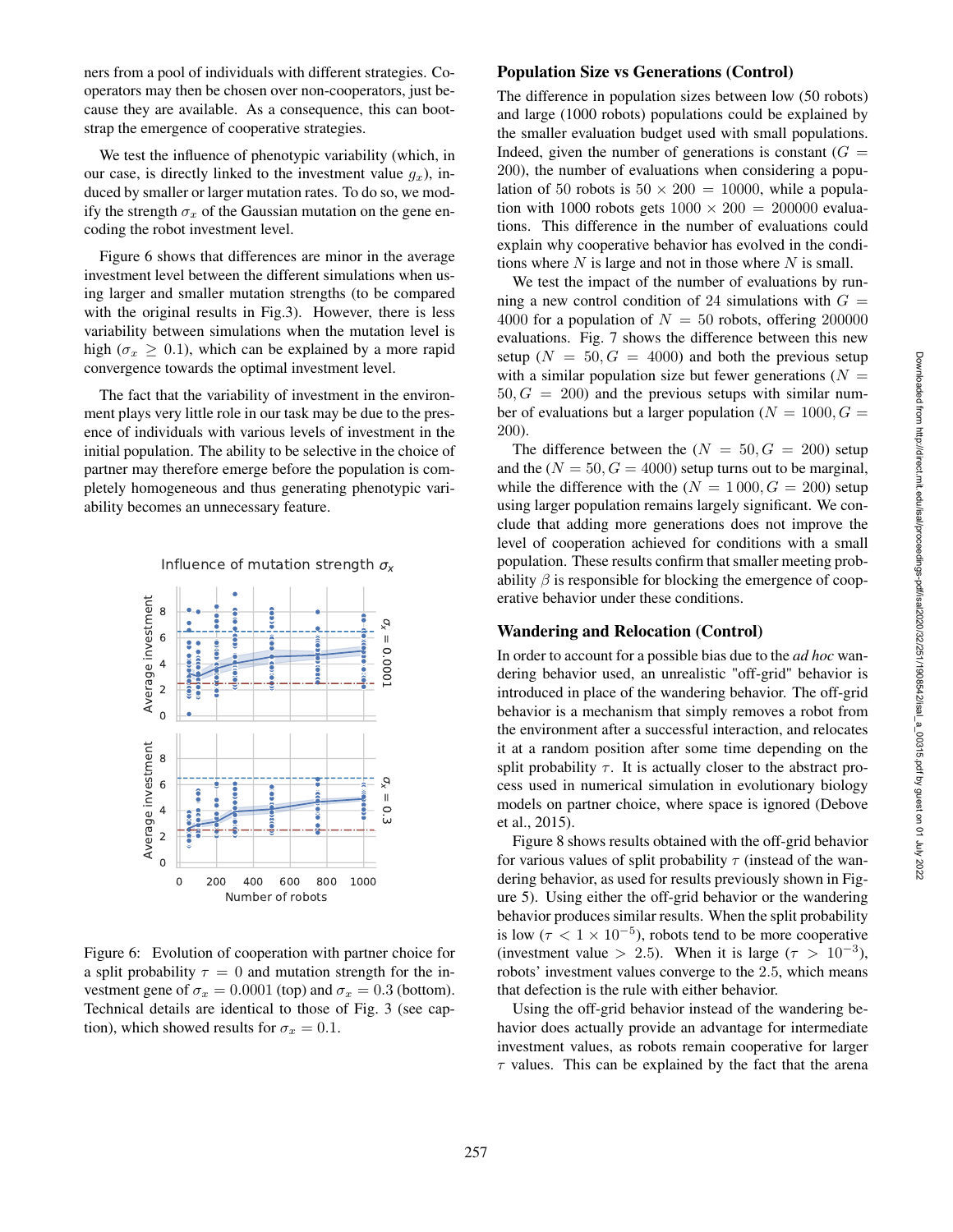

Figure 7: Performance is compared using different budget balance between population size and number of generations. From left to right: (1) population=50, generations=200; (2) population=50, generations=4000; (3) population=200 , generations=1000. Results from (1) and (3) are taken from Fig. 3 and uses different number of evaluations, but the same number of generations (200). Results from (2) are obtained with an evaluation budget similar to (3), i.e.  $50 \times 4000 =$  $1000 \times 200 = 200 000$ , but with a population similar to (1), i.e. 50 robots.

is less crowded than in the wander condition due to the removal of robots from the arena. Indeed, a robot necessarily crosses *only* potential partners, and is not blocked by robots wandering around that cannot be available for interaction. In other words, the  $\beta$  encounter probability is greater with the off-grid behavior than with the wander behavior (see Section Partner Choice).

# **Conclusion**

We have shown that partner choice in evolutionary swarm robotics with heterogeneous population is a key mechanism to overcome deceptive social dilemma. We have also shown that efficient partner choice can be learned, but that its success strongly depends on environmental conditions. In particular, the number of encounters should be high, and the impact of interaction during or after cooperation should be long in duration.

## Acknowledgements

This work was supported by the MSR project funded by the Agence Nationale pour la Recherche under Grant No ANR-18-CE33-0006.

## References

Aktipis, C. A. (2011). Is cooperation viable in mobile organisms? Simple Walk Away rule favors the evolution of cooperation in groups. *Evolution and Human Behavior*, 32(4):263–276.



Figure 8: Evolution of cooperation *with off-grid behavior instead of the wandering behavior* with a population size of 1000 and mutation strength for the investment gene  $\sigma_x$  = 0 . 1. Technical details are identical to those of Fig. 5 (see caption).

- Amato, C., Konidaris, G. D. G., Cruz, G., Maynor, C. A., How, J. P., and Kaelbling, L. P. (2015). Planning for decentralized control of multiple robots under uncertainty. In *2015 IEEE International Conference on Robotics and Automation (ICRA)*, pages 1241–1248. IEEE.
- Axelrod, R. and Hamilton, W. (1981). The evolution of cooperation. *Science*, 211(4489):1390–1396.
- Bayindir, L. (2016). A review of swarm robotics tasks. *Neurocomputing*, 172:292–321.
- Beni, G. (2005). From Swarm Intelligence to Swarm Robotics. *Robotics*, 3342:1–9.
- Brambilla, M., Ferrante, E., Birattari, M., and Dorigo, M. (2012). Swarm robotics : A review from the swarm engineering perspective. *Swarm Intelligence*, 7(1):1–41.
- Bredeche, N., Haasdijk, E., and Prieto, A. (2018). Embodied Evolution in Collective Robotics: A Review. *Frontiers in Robotics and AI*, 5:12.
- Bredeche, N., Montanier, J.-M., Weel, B., and Haasdijk, E. (2013). Roborobo! a Fast Robot Simulator for Swarm and Collective Robotics. pages 1–2.
- Camazine, S., Deneubourg, J.-L., Franks, N., Sneyd, J., Theraulaz, G., and Bonabeau, E. (2001). *Self-organization in biological systems*. Princeton University Press.
- Debove, S., Andre, J.-B., and Baumard, N. (2015). Partner choice creates fairness in humans. *Proceedings of the Royal Society B: Biological Sciences*, 282:20150392.
- Doncieux, S., Bredeche, N., Mouret, J.-B., and Eiben, A. E. G. (2015). Evolutionary Robotics: What, Why, and Where to. *Frontiers in Robotics and AI*, 2(March):1–18.
- Ferrante, E., Turgut, A. E., Duéñez-Guzmán, E., Dorigo, M., and Wenseleers, T. (2015). Evolution of Self-Organized Task Specialization in Robot Swarms. *PLoS Computational Biology*, 11(8):e1004273.